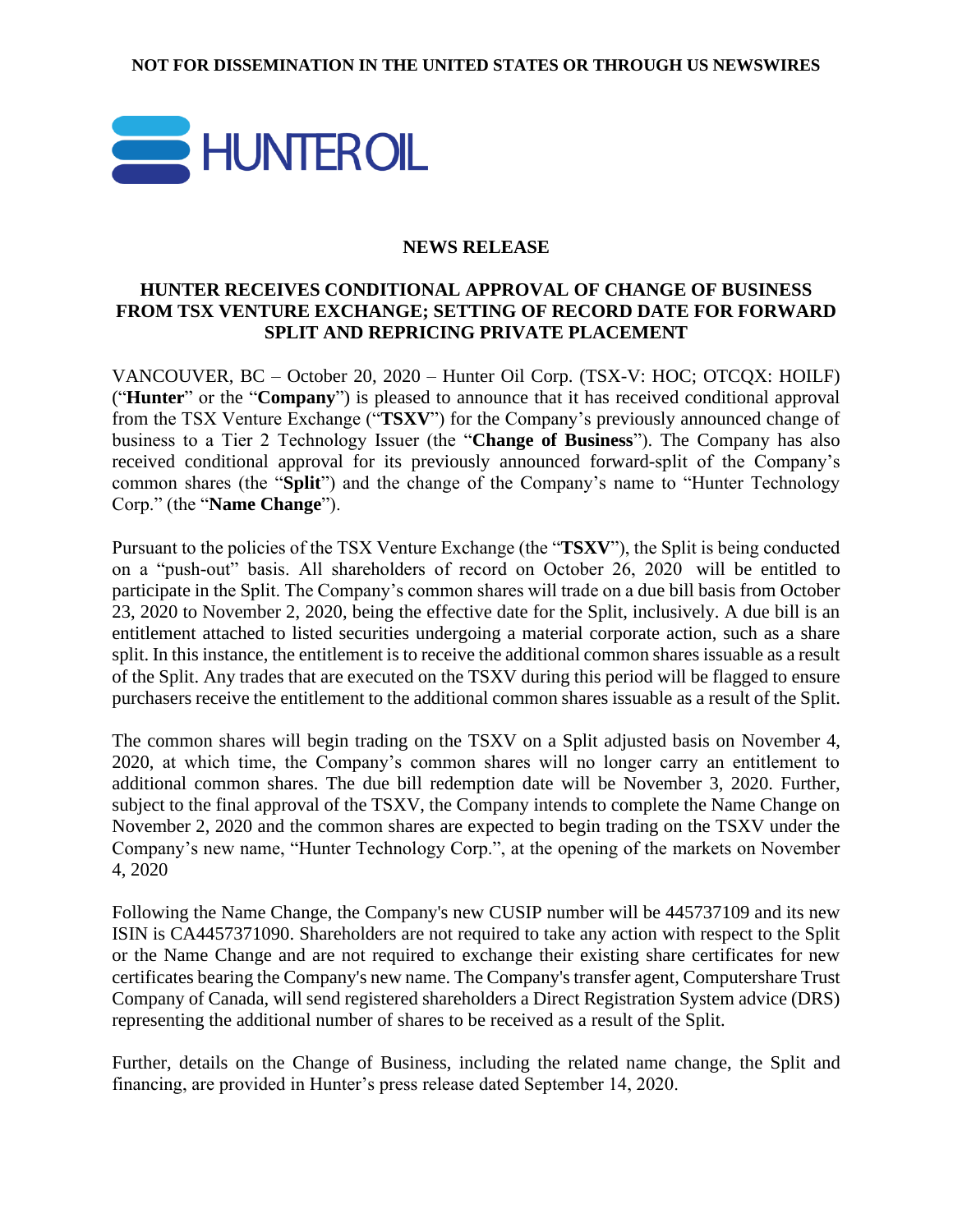The Company also announces that it has repriced the non-brokered private placement financing of post-Split common shares previously announced on September 14, 2020 in connection with the Change of Business (the "**Financing**") to better reflect the current market price of the Company's common shares.

The Financing will now consist of 13,333,333 post-Split common shares at a price of issued at a price of \$0.15 per post-Split share. All other terms of the Financing, including the gross proceeds of \$2,000,000 to be received by the Company, are unchanged. In the event that the Change of Business is not completed by November 3, 2020 the subscriptions shall terminate in accordance with their terms and the gross proceeds of the Financing will be returned to the subscribers. Please refer to the Company's news release dated September 14, 2020 for complete details of the Financing.

Final approval by the TSXV of the Change of Business, the Name Change, the Split and the Financing, and the completion of the Change of Business and the related transactions is subject to the Company satisfying certain conditions specified by the TSXV.

### **ON BEHALF OF THE BOARD OF DIRECTORS**

Andrew Hromyk Chief Executive Officer (604) 689-3355

**For further information, visit our website at [www.hunteroil.com](http://www.hunteroil.com/)**

#### **NEITHER TSX VENTURE EXCHANGE NOR ITS REGULATION SERVICES PROVIDER (AS THAT TERM IS DEFINED IN POLICIES OF THE TSX VENTURE EXCHANGE) ACCEPTS RESPONSIBILITY FOR THE ADEQUACY OR ACCURACY OF THIS RELEASE.**

*THIS PRESS RELEASE, REQUIRED BY APPLICABLE CANADIAN LAWS, IS NOT FOR DISTRIBUTION TO U.S. NEWS SERVICES OR FOR DISSEMINATION IN THE UNITED STATES, AND DOES NOT CONSTITUTE AN OFFER TO SELL OR A SOLICITATION OF AN OFFER TO SELL ANY OF THE SECURITIES DESCRIBED HEREIN IN THE UNITED STATES. THESE SECURITIES HAVE NOT BEEN, AND WILL NOT BE, REGISTERED UNDER THE UNITED STATES SECURITIES ACT OF 1933, AS AMENDED, OR ANY STATE SECURITIES LAWS, AND MAY NOT BE OFFERED OR SOLD IN THE UNITED STATES OR TO U.S. PERSONS UNLESS REGISTERED OR EXEMPT THEREFROM.*

#### **Cautionary Statement Regarding Forward-Looking Information**

Certain information provided in this press release constitutes forward-looking statements and forward-looking information (together "forward-looking statements") within the meaning of applicable securities laws. Specifically, and without limitation, this press release contains forward-looking statements relating to the Change of Business, the Financing, the Name Change and the Split, and the timing of such transactions and the Company's future plans. Forward‐looking statements are statements that relate to future, not past, events. In this context, forward-looking statements often address expected future business and financial performance, and often contain words such as "anticipate", "believe", "forecast", expect", "plan", "intend", "estimate", "propose", "project", or similar words suggesting future outcomes. The Company cautions readers and prospective investors in the Company's securities not to place undue reliance on forward‐looking information as, by its nature, it is based on current expectations regarding future events that involve a number of assumptions, inherent risks and uncertainties, which could cause actual results to differ materially from those anticipated by the Company. In respect of the forward-looking statements and information set out in this new release, the Company has provided such in reliance on certain assumptions that it